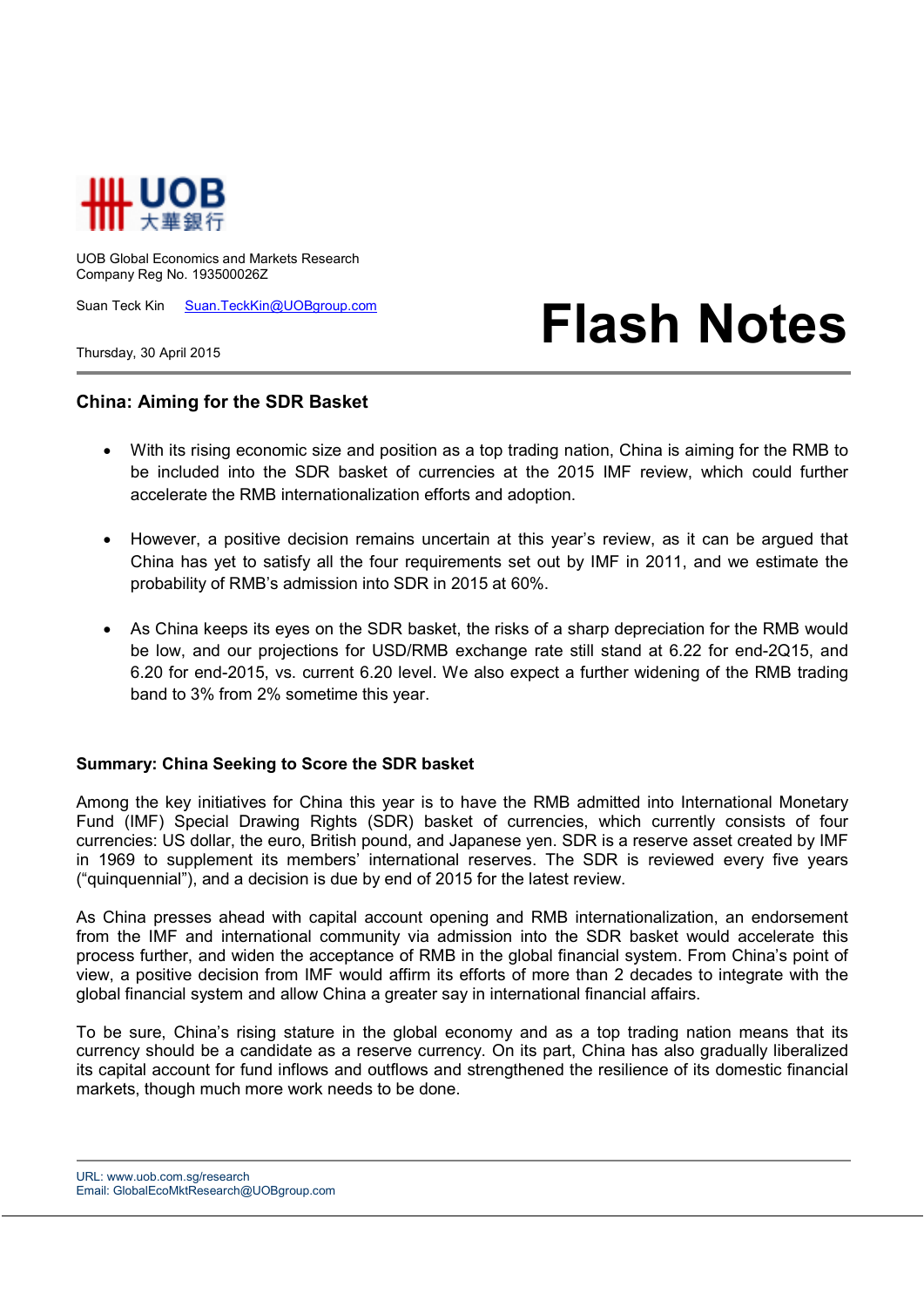Will China be able to score the SDR basket this year? A positive decision remains uncertain, as it can be argued that China has yet to satisfy all the four requirements set out by IMF in 2011, especially the condition that the currency to be widely held as a reserve currency. **We estimate the probability of the RMB's inclusion into SDR in 2015 at 60%,** with the remaining 40% hinging on factors such as evaluation by IMF executive board, which is dominated by advanced economies and has yet to implement the quota reform agreed to in 2010.

**As China keeps its eyes on the SDR, the risks of a sharp depreciation for the RMB are relatively low** as it would jeopardize the chance of becoming a reserve currency. Concerns for depreciation were heightened in early 2015 when the RMB fell to nearly 3 year low of 6.274/USD. Furthermore, there are no fundamental reasons to support a sharp depreciation or devaluation of the currency, given the size of its foreign reserves at USD3.7tn. **We continue to expect USD/RMB exchange rate at 6.22 for end-2Q15, and 6.20 for end-2015, vs. current 6.20 level.** However, the RMB is likely to move in volatile fashion on a day to day basis as it responds to both domestic and global market conditions, and we are still expecting a further widening of the RMB trading band to 3% from 2% sometime this year.

#### **How Has China Progressed So Far?**

China's rise as a major economy and trading nation has been progressing at an astonishing speed over the past three decades. Based on IMF's purchasing power parity (PPP) measure, China's economic size rose from less than 5% share of the global economy in early 1990s, to 16.3% share in 2014, and is projected to account for nearly 20% of the global economy by 2020. Meanwhile, the size of the US economy is expected to decline steadily from nearly 20% in early 1990s and 2000s, to 15% share by 2020. As shown in the chart, it is remarkable that both China and India started at about the same size, though India's economy has expanded much slower and is projected to be less than half of China by 2020.

As a trading nation, China's combined value of exports and imports is the largest in the world at US\$4.3tn in 2014, given its position as the world's largest exporter. However, in terms of imports, China trails the US, but still imported about the same amount in 2014 as the next two large importers, Germany and Japan, combined.

At the same time, this economic strength and trading strength have also spilled into the financial arena, with the most visible impact being the internationalization of the RMB, as well as the opening of the capital account in recent years as China stepped up financial connections with the rest of the world.





## **World Top Five Trading Nations (2014)**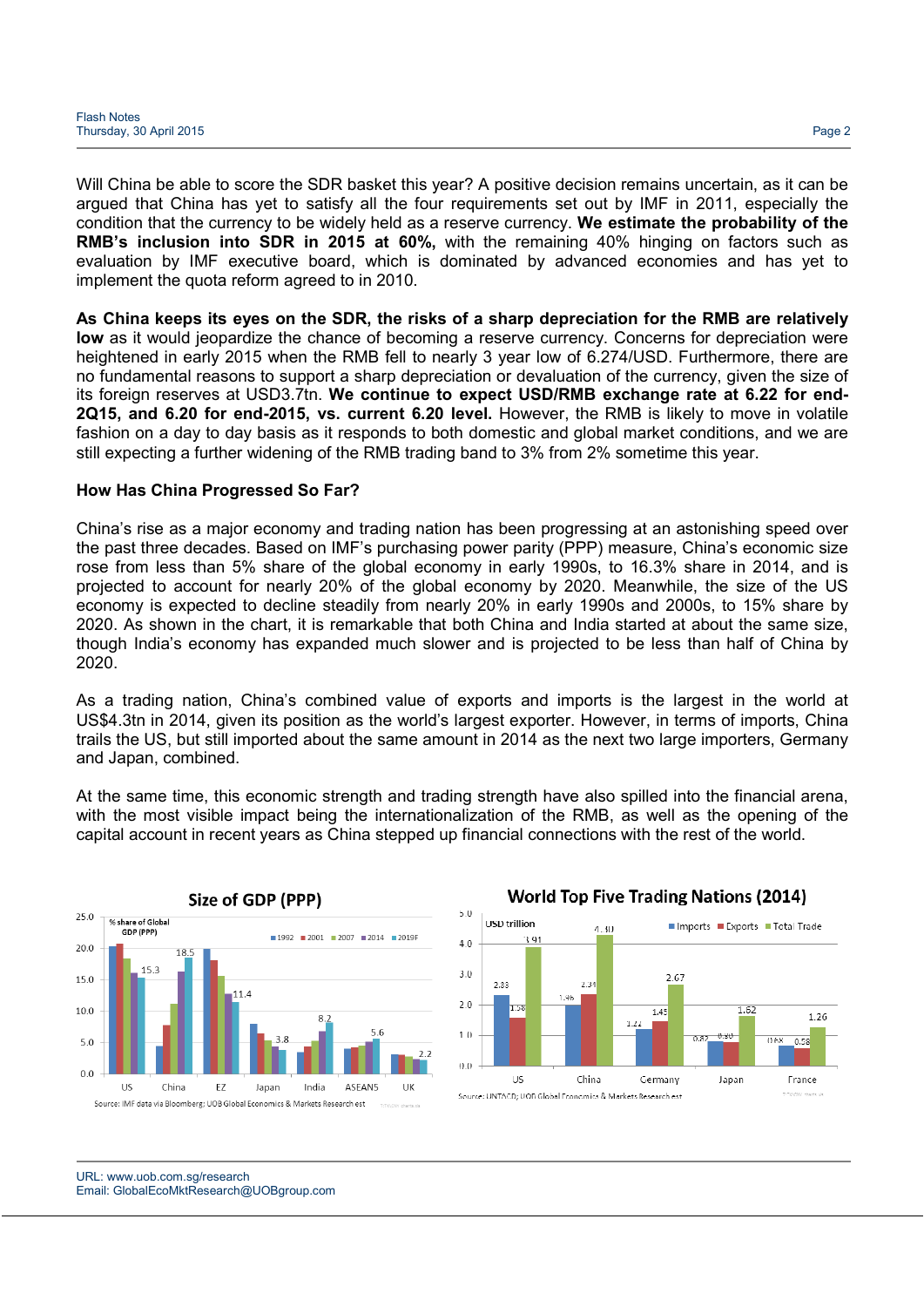The use of RMB as a payments and trade settlement currency has also increased significantly. For instance, the amount of cross border goods and services trade settled in RMB has risen from virtually zero prior to 2009, to RMB6.5tn in 2014, or about 25% of China's total trade. Similarly for foreign direct investment and outward direct investment, the amount settled in RMB has also picked up sharply, (see chart below).

Based on SWIFT (Society for Worldwide Interbank Financial Telecommunication) payments data, RMB is now the world's 7th largest currency in terms as a payments currency, with 1.8% share. While this value looks small or insignificant, the difference with Japanese yen at number 4 is only 1% point. With the ongoing internationalization and widening adoption, the RMB could soon catch up with the Japanese yen or even the British pound. However, it will take a long time for China to challenge the position of the euro or even the US dollar, the top two payments currencies in the world.



The setting up of RMB clearing arrangements will play an important role in facilitating cross-border payments, as well as closer integration and relations with these economies, and will benefit corporates and financial markets along the way. China has so far established offshore RMB centers in 14 countries/regions, covering trading time zones from East Asia to North American west coast when Vancouver joined the rank with Toronto in March 2015. In addition, China has signed bilateral currency swaps agreements with foreign central banks to the tune of RMB3.15tn as of April 2015, from just RMB180bn when the process started in late 2008.

More important however, is for the Chinese government to strengthen the domestic financial sector, in particular banks, so that it is sufficiently resilient to cope with the new pressures that financial liberalisation inevitably brings. The integration of a new major currency in the global financial system means that domestic shocks would transmit more easily across borders. On this front, it should be noted that the Chinese authorities are embarking on the implementation of banks' deposit insurance scheme (effective 1 May 2015), and restructuring of local government debt, among other things, to improve resilience of the domestic financial system.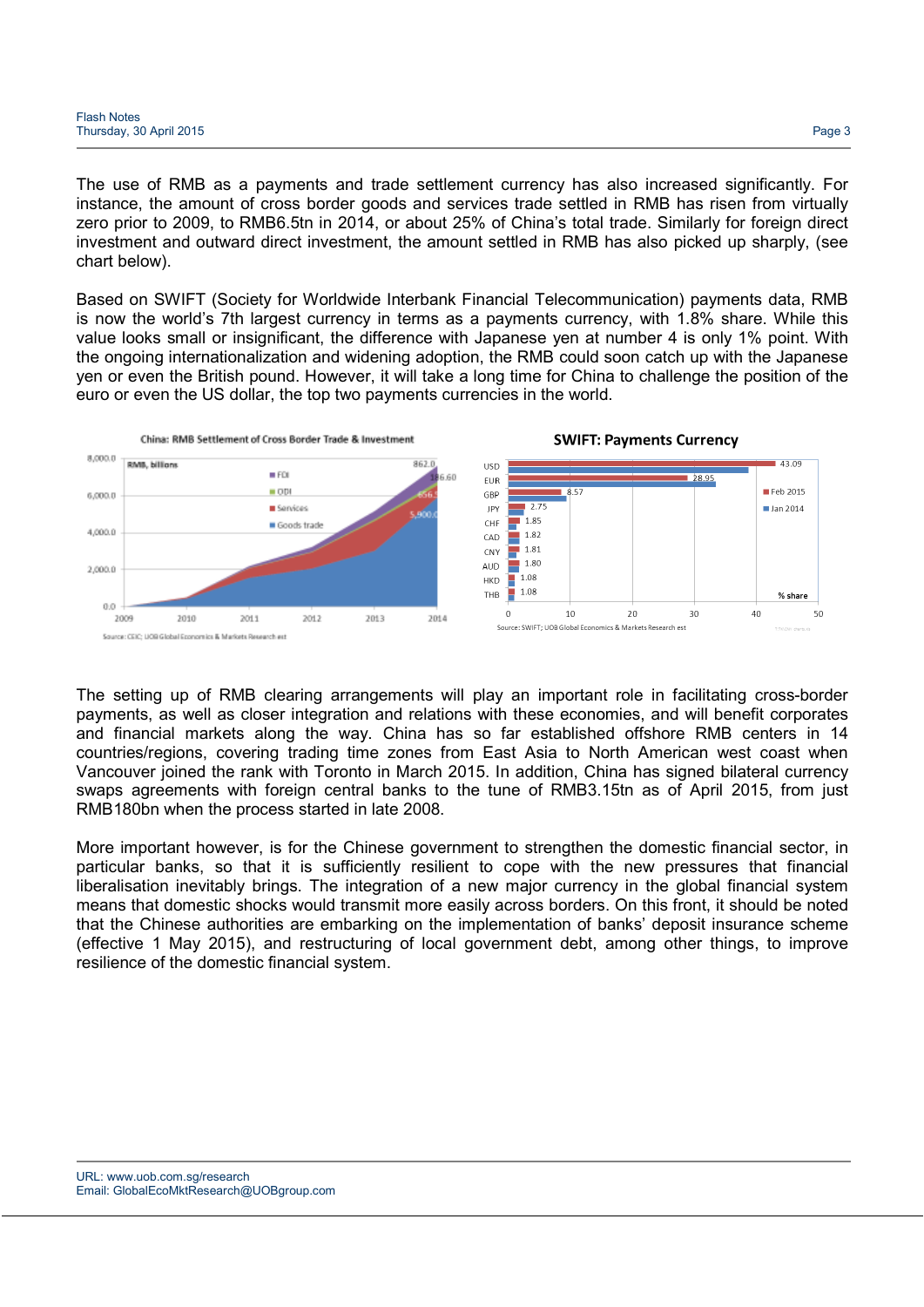

# **China: Bilateral Currency Swap Agreements**

## **What is IMF's Special Drawing Rights (SDR)?**

The SDR (which is also known as "paper gold") is an international reserve asset, created by the IMF in 1969 to supplement its member countries' official reserves. Its value is based on a basket of four key international currencies (as of April 2015), and SDRs can be exchanged for freely usable currencies. As of 17 March 2015, 204bn SDRs were created and allocated to members (equivalent to about US\$280bn).

The SDR is neither a currency, nor a claim on the IMF. Rather, it is a potential claim on the freely usable currencies of IMF members. Holders of SDRs can obtain these currencies in exchange for their SDRs in two ways: first, through the arrangement of voluntary exchanges between members; and second, by the IMF designating members with strong external positions to purchase SDRs from members with weak external positions. In addition to its role as a supplementary reserve asset, the SDR serves as the unit of account of the IMF and some other international organizations. As such it should be clear that the SDR by itself does not function as "money", as it is only able to fulfill the role of "unit of account" and "store of value", and not the role "medium of exchange" for payments for goods and services and repayment of debts.

The SDR basket today consists of the euro, Japanese yen, pound sterling, and US dollar. The value of the SDR in terms of the US dollar is determined daily, calculated as the sum of specific amounts of the four basket currencies valued in US dollars, on the basis of exchange rates quoted at noon each day in the London market. The weights of these currencies are shown in the table. Valuation of SDR is posted on IMF website (https://www.imf.org/external/np/fin/data/rms\_sdrv.aspx).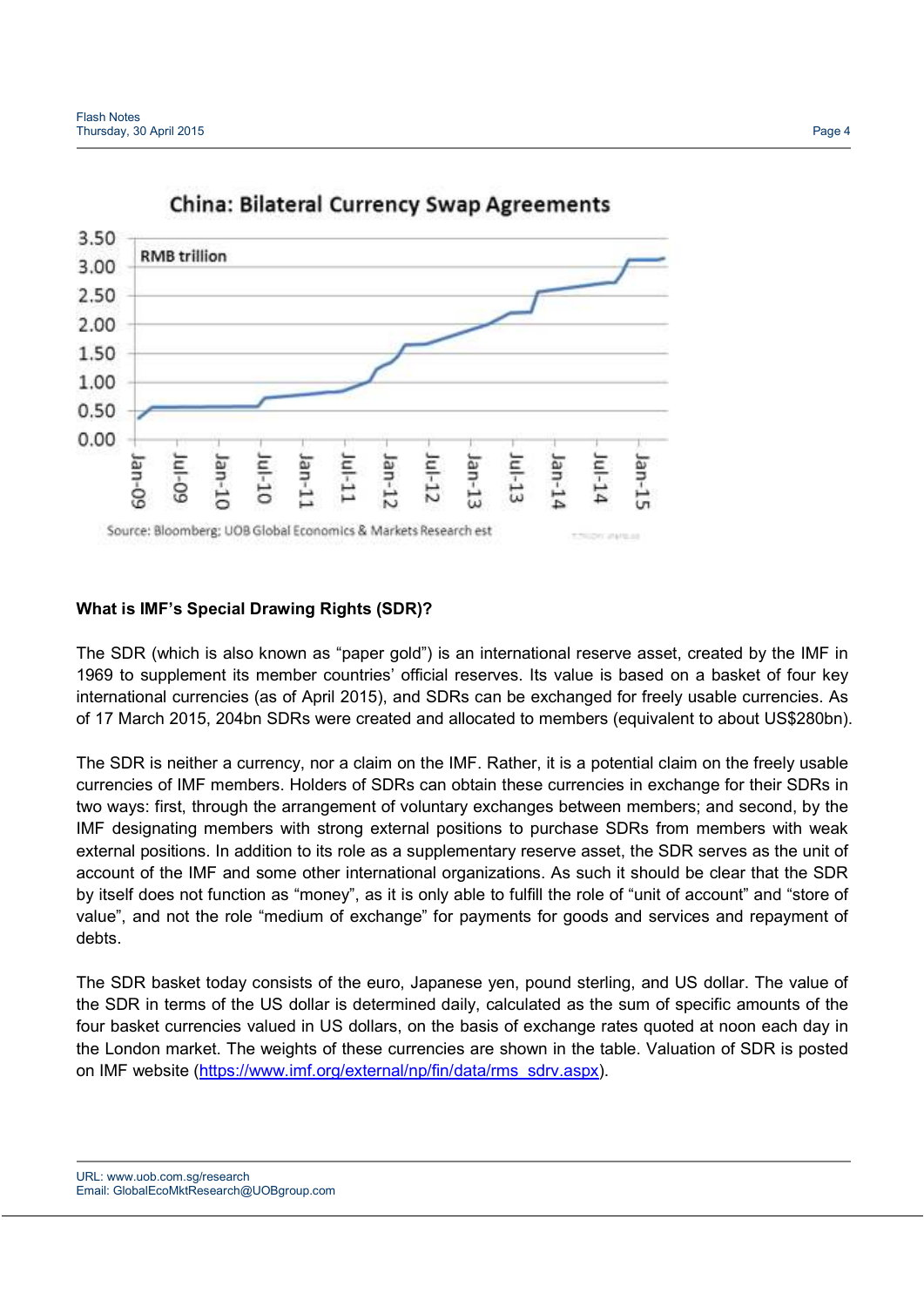The basket composition of SDR is reviewed every five years ("quinquennial"), or earlier if the IMF finds changed circumstances warrant, to ensure that it reflects the relative importance of currencies in the world's trading and financial systems. This happened in 1998 when the euro was incorporated into the SDR basket, replacing Deutsche mark and French franc.

|            | <b>IMF/WB Annual</b><br><b>Meetings</b> | <b>Decision</b><br>announced | <b>USD</b> | <b>EUR</b> | GBP   | JPY   | Sum    |
|------------|-----------------------------------------|------------------------------|------------|------------|-------|-------|--------|
| 2011-2015  | 8-10 Oct 2010                           | 15 Nov 2010                  | 41.9%      | 37.4%      | 11.3% | 9.4%  | 100.0% |
| 2006-2010  | 24-25 Sep 2005                          | 28 Oct 2005                  | 44.0%      | 34.0%      | 11.0% | 11.0% | 100.0% |
| 2001-2005  | 19-28 Sep 2000                          | 12 Oct 2000                  | 45.0%      | 29.0%      | 11.0% | 15.0% | 100.0% |
| 1999-2000* | $29$ Sep $-8$ Oct 1998                  | 31 Dec 1998                  | 39.0%      | 32.0%      | 11.0% | 18.0% | 100.0% |

## **SDR Basket Weightage (% share)**

\*Euro was introduced in the SDR basket from 1999, with the weight consisting of DEM (21%) and FFR (11%) upon inception.

Source: IMF; UOB Global Economics & Markets Research est

In 2011, the IMF Executive Board set down the criteria that a country should meet in order for its currency to be included in the SDR basket. First, the currency should be actively traded on foreign exchange markets. Second, there should be active markets in exchange-based and over-the-counter foreign exchange derivatives. Third, the country should have market-based interest rate instruments. And, fourth, the currency should be widely held as foreign exchange reserves. (Please refer to : "IMF Executive Board Discusses Criteria for Broadening the SDR Currency Basket,", IMF Public Information Notice (PIN) No. 11/137, 11 November 2011, https://www.imf.org/external/np/sec/pn/2011/pn11137.htm)

China is likely to be able to meet the first three criteria of active trading and availability of FX derivatives given the ongoing RMB internationalization efforts, while the onshore interest rate market will be liberalized before end of 2015 following the implementation of deposit insurance system on 1 May 2015. The last criterion on foreign exchange reserves will be problematic, as it is really a chicken-and-egg problem: the currency needs to be widely held as a foreign reserves asset to be included in SDR, however foreign central banks would only increase holding of that currency if it is in the SDR basket. As such, it could be a contentious issue leading up to the decision at the end of this year.

For the 2015 edition, Annual Meetings of the World Bank Group and the International Monetary Fund are slated to take place in Lima, Peru, from 9 to 11 Oct 2015. As shown in the table, a decision is likely to be returned approximately one month after the end of the Annual Meetings, though it could be as late as the end of the year in certain circumstances, as in the case for the euro's inclusion into SDR basketin 1999.

## **China's March towards Capital Account Convertibility**

China began its pursuit of capital account convertibility more than 2 decades ago, when the Third Plenum of 14th CPC Central Committee in 1993 set the goal of "gradually making the RMB a convertible currency."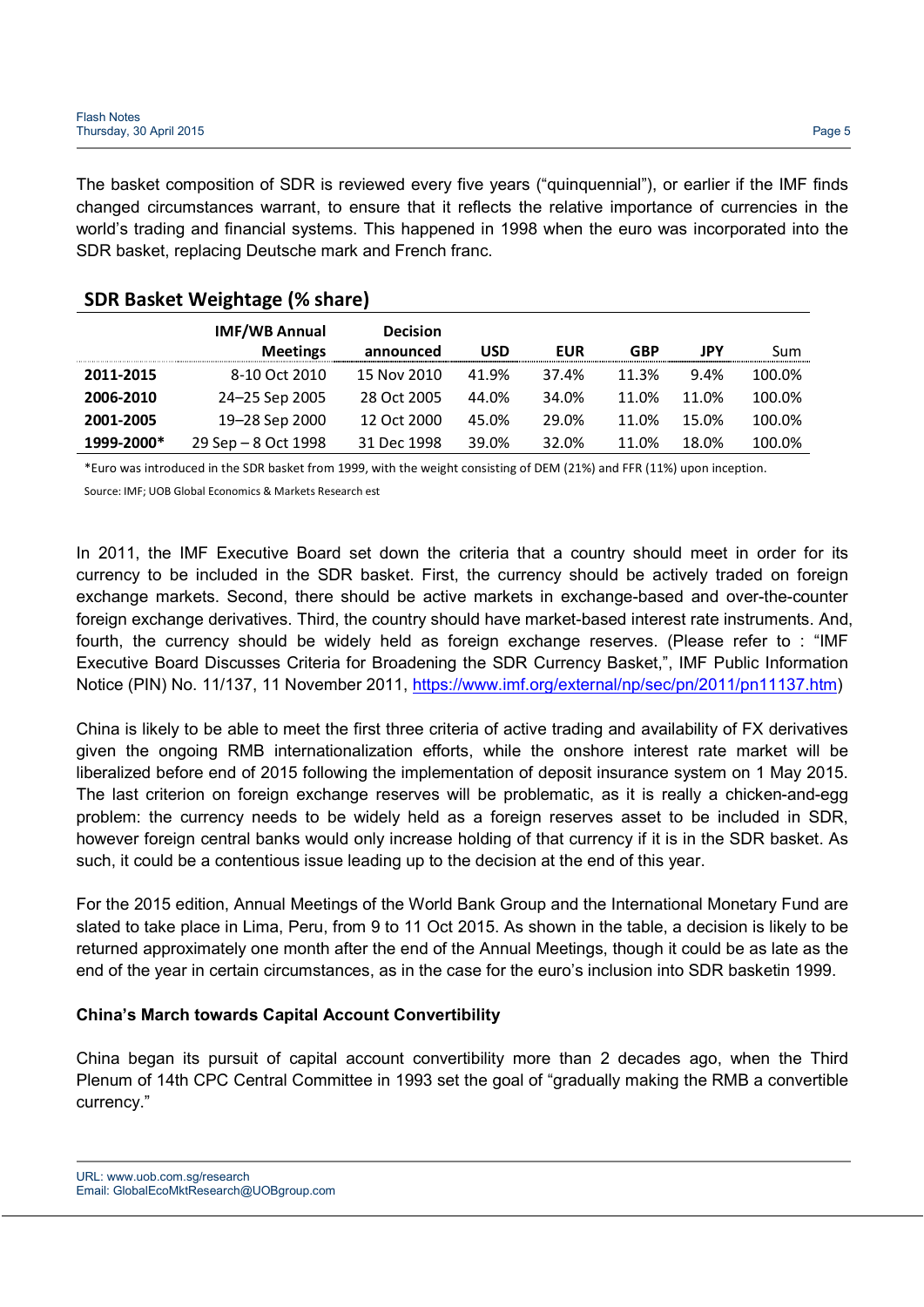After achieving current account convertibility in 1996, China set its target on capital account convertibility. The quest was twice interrupted: first by the 1997 Asian Financial Crisis, and then the 2008/09 Global Financial Crisis.

Nevertheless, the progress has largely remained on track with gradual liberalization, with the RMB becoming convertible for foreign direct investment (FDI) and outward direct investment (ODI); registration-based management has been adopted for trade credit and trade-related claims on nonresidents, and only external debt remains subject to quota management; Qualified Foreign Institutional Investors (QFII) and Qualified Domestic Institutional Investors (QDII) programs have been introduced and improved. In addition, China also expanded the usage of RMB in cross border trade and investment, establishing offshore RMB centers in 14 countries/regions, as well as the signing of bilateral currency swaps with foreign central banks, establishing free trade zones (Shanghai Pilot Free Trade Zone was established in 2013) cross-border stock connect (Shanghai-HK Stock Connect scheme commenced in late 2014), among others.

Obviously, the aim is to achieve some form of full capital account convertibility and PBoC noted that currently more than 85% of China's capital account (35 out of 40 items) are either fully or partly convertible under IMF classification. The remaining 15% (5 out of 40 items) that are still nonconvertible include individual cross-border investment and the issuance of shares and other financial instruments by nonresidents on domestic markets. In PBoC's view, it is getting close to full capital account convertibility.

The five broad items that are currently nonconvertible will be gradually liberalized in 2015, making the RMB a more freely usable currency, according to China's plans.

The steps to be taken include:

1) For individuals: channels for cross-border investments include the pilot Qualified Domestic Individual Investor (QDII2) program;

2) For the upcoming Shenzhen-Hong Kong Stock Connect program, nonresidents will be allowed to issue financial products on the domestic markets with the exception of derivatives;

3) Foreign exchange regulations will be revised to remove requirements for ex ante approvals in most cases, and a system for ex post monitoring;

4) For foreign institutional investors, further access to the Chinese capital markets;

5) Further facilitate the international use of the RMB by removing unnecessary policy barriers and providing the necessary infrastructure.

# **Implications of Inclusion into SDR**

RMB's admission into the SDR basket will be a significant step forward for the internationalization efforts, and likely to boost further usage and acceptance as a currency for international trade and investment. It will also allow the RMB to be a contender as a reserve currency, in addition to the US dollar, euro, British pound, and Japanese yen, given that SDR itself is counted as part of a country's foreign exchange reserves.